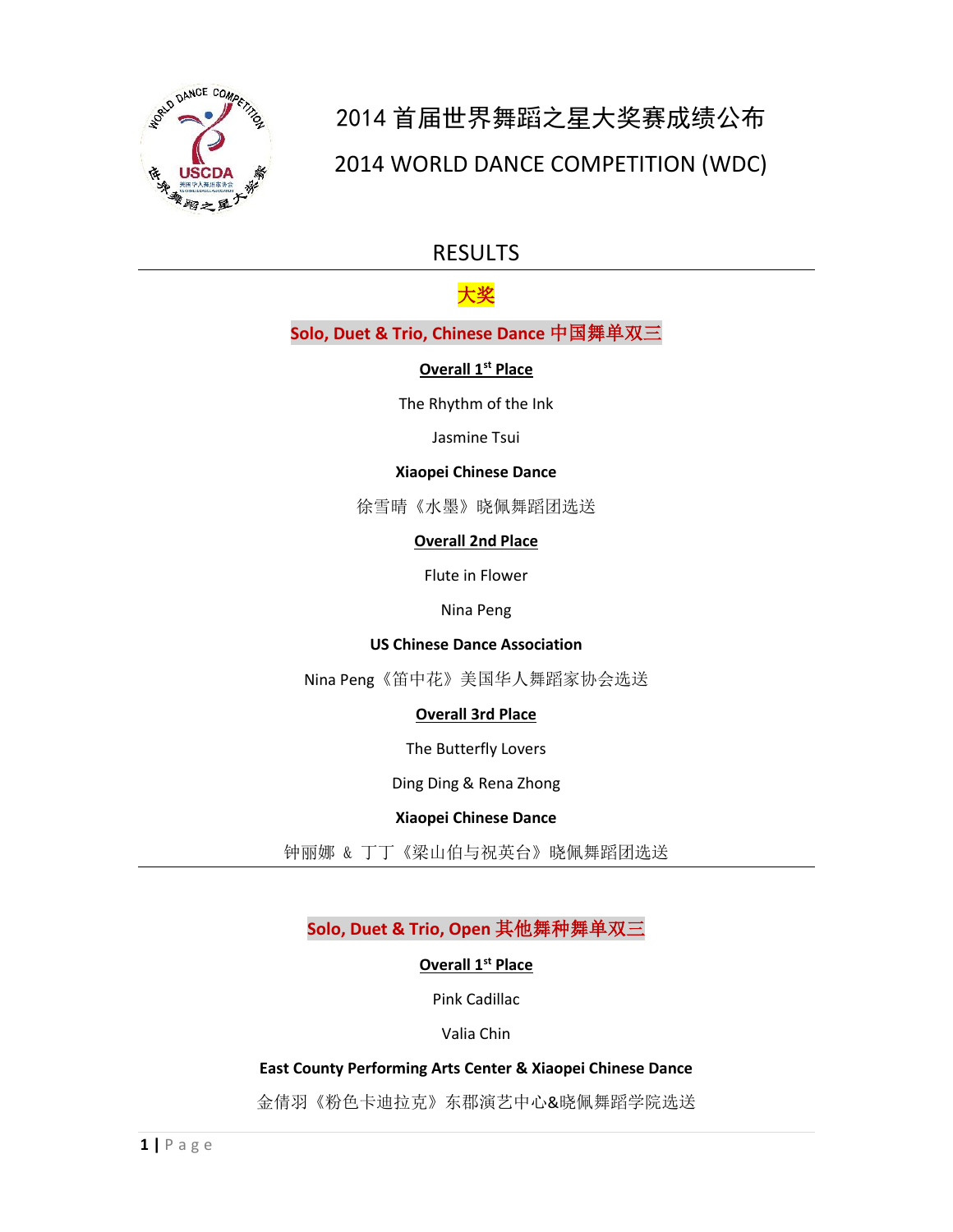#### **Overall 2nd Place**

I am Strong

Valia Chin

**East County Performing Arts Center & Xiaopei Chinese Dance**

金倩羽《我会很坚强的》东郡演艺中心&晓佩舞蹈学院选送

# **Overall 3rd Place**

Disseverance

Heather Jackson

# **Xiaopei Chinese Dance**

海乐《難以割舍》晓佩舞蹈团选送

# **Group, Chinese Dance** 中国舞集体舞

# **Overall 1st Place**

# **Patty Chu's Chinese Dance Troup /** Rainbow

朱碧池民族舞蹈团《彩虹》

# **Overall 2nd Place**

**Xiaopei Chinese Dance /** Beijing Opera Girls

晓佩舞蹈学院《戏童》

# **Overall 3rd Place**

**Yang Yang Dance /** Galloping through Grassland

杨洋舞蹈学院《驰骋草原》

# **Group, Open** 其他舞种集体舞

**Overall 1st Place**

# **Xiaopei Chinese Dance /** Western Pavilion under the Full Moon

晓佩舞蹈学院《月满西楼》